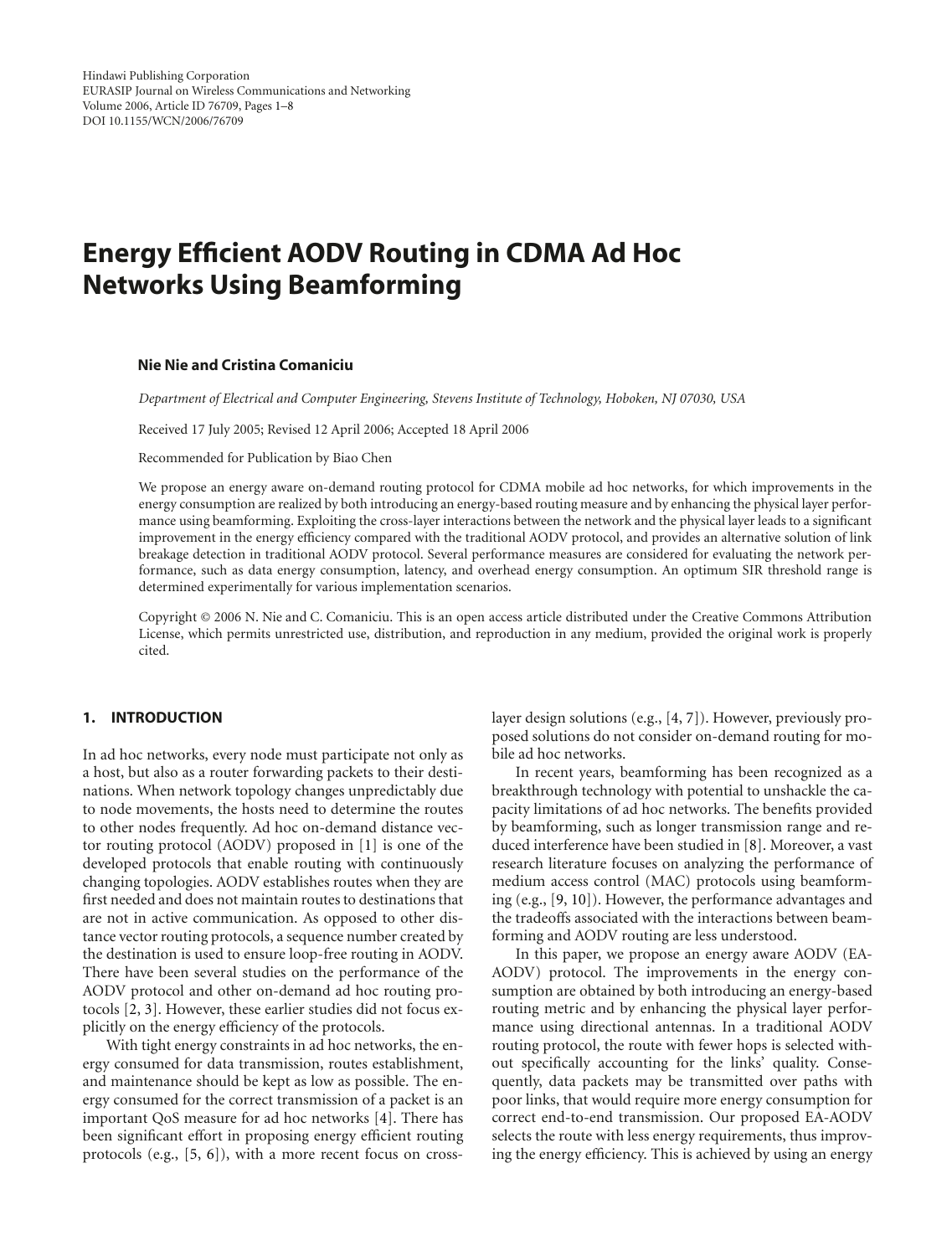aware routing metric that is tightly related to the links' quality. In the ad hoc wireless networks the poor-link quality is due to the interference introduced by other nodes which share the common transmission channel. Improvements in the physical link quality can be obtained by using directional antennas, with a direct impact on the overall energy consumption.

Compared with the traditional AODV, our EA-AODV protocol exploits the cross-layer interactions between the network and the physical layer. Next-hop information for a traffic flow obtained from routing scheme in network layer determines the intended direction of the antenna at the physical layer which ensures an energy efficient data transmission. On the other hand, the link state information detected by the physical layer helps the routing scheme to maintain the local connectivity at the network layer. This provides an alternative solution for the link breakage detection compared to the HELLO message broadcasting from traditional AODV protocols.

Signal-to-interference ratio (SIR) measured at the receiver represents an indicator of the current link quality in the physical layer. A link is considered to be in poor condition if the SIR is below a certain value. In our system, an SIR threshold is used to determine the availability of a link. Consequently, the SIR threshold value will affect the number of available links in the network and thereby the network connectivity. Our simulation results for a CDMA ad hoc network show that an optimal signal-to-interference (SIR) threshold can be determined by combining the requirements for the considered performance metrics, such as energy, end-to-end latency, and overhead energy for maintenance of the routing table.

The rest of this paper is organized as follows. In the following section, we describe the network model. We describe the proposed energy aware AODV protocol in [Section 3.](#page-1-0) The next section introduces directional antennas into our EA-AODV protocol. In [Section 5,](#page-3-0) simulation results show the performance of the EA-AODV protocol according to various performance metrics. A summary of performance gains for the proposed cross-layer algorithm is presented in [Section 6,](#page-6-0) and conclusions are presented in [Section 7.](#page-6-1)

#### **2. SYSTEM MODEL**

We consider an ad hoc network consisting of *N* mobile nodes. For simulation purposes, the nodes are assumed to have a uniform distribution over a square area, of dimension *D*<sup>∗</sup> × *D*<sup>∗</sup>. It is assumed that each node generates traffic to be transmitted towards a randomly chosen destination node. The traffic can be relayed through intermediate nodes. Consequently, a node can also act as a router forwarding packets to the destinations. To accomplish this, the node must determine the route of an outgoing packet according to a preset routing metric. Ad hoc on-demand distance vector routing (AODV) is used for ad hoc networks to create routes as they are needed. In this paper, AODV routing protocol is employed for route selections.

For the multiaccess scheme, we employ synchronous direct-sequence CDMA. All nodes use independent, randomly generated, and normalized spreading sequences of length *G*. The transmitted bits are detected using a matched filter receiver. At the receiver, SIR estimates are obtained for the incoming links (e.g., [\[11\]](#page-7-11)). CDMA is characterized by multipacket reception capability, and the transmission performance (received SIR) is softly degrading with the increased number of concurrent transmissions. Consequently, a link is considered to be available for routing, if the SIR at the receiver is above a predefined threshold. We consider that all the users transmitting at a given time may potentially interfere, based on their relative distance, and antenna gains. The quality of a link is thus measured by the achieved SIR, which should be above a certain threshold. By setting the SIR threshold sufficiently high, the mobile hosts are protected from draining their energy by transmitting over a poor link. On the other hand, the SIR threshold level can affect the network connectivity: for a high SIR threshold, fewer links will be available for transmission. This suggests that a higher network connectivity can be achieved for lower SIR threshold requirements. For mobile users, frequent changes in topology are triggered by the nodes' mobility, and a higher SIR threshold will result in an increased effort to find new routes, and thus higher overhead.

## <span id="page-1-0"></span>**3. ENERGY AWARE AODV PROTOCOL**

Ad hoc on-demand distance vector routing (AODV) is used for ad hoc networks to create routes as they are needed. Given the same sequence number, traditional AODV protocol selects the route with a fewer number of hops to the destination, without specifically accounting for the links' quality.

To improve the energy efficiency for the AODV protocol, we consider as a routing metric the energy required for the correct transmission of a packet from mobile node *i* to node *j* [\[12](#page-7-12)]:

<span id="page-1-1"></span>
$$
E^{ij} = \frac{MP_i}{RP_c(y_{ij})},\tag{1}
$$

where  $M$  denotes the length of the packet,  $P_i$  is the transmission power at node *i*, *R* represents the data transmission rate, and  $P_c(y_{ij})$  is the probability of correct reception of a packet, with *γij* equal to the SIR of link (*i*, *j*). The function in [\(1\)](#page-1-1) depends on the details of the data transmission, such as modulation, coding, radio propagation, and receiver structure. We choose the same data transmission model as the one in [\[12\]](#page-7-12) which gives

$$
P_c(\gamma_{ij}) \approx (1 - 2 \text{ BER}_{ij})^M, \qquad (2)
$$

where BER*ij* is the bit error rate for link (*i*, *j*). As an example, for noncoherent frequency shift keying (FSK),

$$
BER_{ij} = 0.5 \exp\left(-\frac{\gamma_{ij}}{2}\right).
$$
 (3)

The energy requirement for correct transmission of a packet on a specific route (from a source node to its corresponding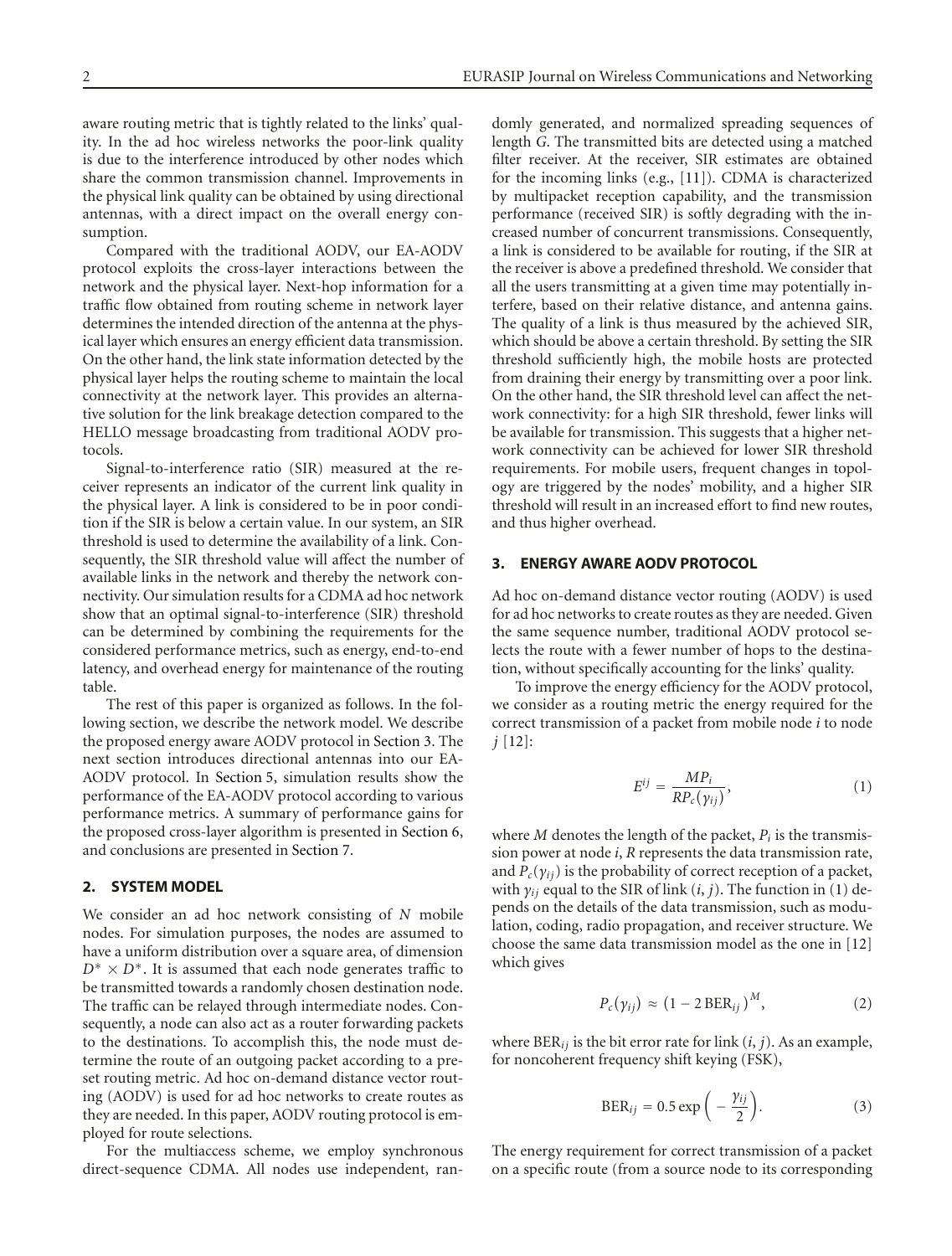destination) can be determined to be [\[4\]](#page-7-4)

$$
E_r = \sum_{\text{link}(i,j) \in r} E^{ij},\tag{4}
$$

where *r* is a route.

Obviously, selecting the paths with a minimum energy requirement improves the energy efficiency of the network. Based on this observation, we select the energy per packet on a route as a routing criterion for our modified AODV protocol.

The basic routing mechanism is described as follows. When a node *S* needs a route to some destination *D*, it will broadcast a *route request* to its neighbors. Each intermediate node forwarding the route request records a reverse route back to node *S*.

Once node *D* or a node having a route to *D* hears the route request, it will generate a *route reply* including the information about last known sequence number of *D* and the energy requirement to reach *D* (according to our energy aware metric and given SIR measurements for each link on the path). This route reply will be sent back along the reverse route to node *S*. Then, the energy requirement of each hop from *S* to *D* along this path is conveyed to *S* via this route reply. Different replying nodes send back their route reply individually. Among those available routes, *S* selects the one that has the most recent sequence number or the lowest energy requirement given the same sequence numbers.

We note that the selection of the lowest energy path is determined by the current SIR measurements for the active links on the paths, which in turn are affected by the choice of paths and beam directions for antennas (for the beamforming case discussed later on), as well as by the mobility. Therefore, the minimum energy route selection is possibly no longer optimal at the time of decision, or later on. It is extremely difficult to obtain optimal energy paths in a practical low-complexity system with mobility. This would imply continuous search for new routes as the system interference changes (mobility, new routes, antenna patterns), with a tremendous network overhead expenditure. To overcome this problem, we propose to tune the energy performance of the routing scheme via the SIR threshold parameter. More specifically, any link on the path that fails to meet the SIR threshold requirement is considered to be broken. When a link goes down, any node that has recently forwarded packets to a destination using this link is notified by an *unsolicited route reply* message, and the route to the destination that contains this broken link is disabled. A new *route discovery* process as described above is initiated to find a new route to the destination. Optimizing the value of the SIR threshold can actually optimize the energy efficiency of the routing protocol, as we will see shortly in the simulation results section.

In order to maintain routes, the classic AODV routing protocol usually requires that each node periodically transmits a HELLO message with a default rate of once per second, to detect link breakages. However, HELLO messages create extra control overhead and increase bandwidth consumption. Furthermore, once a link breaks, changes in the links' quality due to mobility are not acknowledged at the network

level until some predefined number of HELLO messages have been lost. Thus, until an action occurs, the energy of the mobile host is wasted for transmitting over a route that actually has a broken link (a low-quality link). In the AODV specification document [\[1](#page-7-1)], it is suggested that an alternative method may be used when physical layer or link layer information is employed to help the nodes detect link breakages. In our proposed energy aware AODV, cross-layer interactions between the physical and the network layer are exploited to improve the network performance. More specifically, the link state information obtained from the physical layer can be made available for the network layer to facilitate a prompt reaction to the link quality degradation.

## **4. DIRECTIONAL ANTENNAS IN EA-AODV**

In CDMA ad hoc wireless networks, the interference between the mobile hosts leading to a lower SIR is the main cause for a high-energy consumption. Using directional antennas has the effect of improving the communication range, as well as reducing the interference, by focusing the radiation only in the desired direction and adjusting to changing traffic conditions and signal environments. While smart antenna systems have a better performance on the rejection of interference, they require sophisticated adaptive beamforming and complex programmable digital signal processing (DSP) or field programmable gate arrays (FPGA) techniques. By contrast, simple switched beam systems have the advantage of reduced processing energy and less implementation complexity. Furthermore, switched beam systems provide a significant range extension and a considerable interference rejection capability, when the desired receiver is at the center of the beam.

In this paper, we propose a joint routing and beamforming algorithm, based on energy aware AODV protocol. Each mobile node is assumed to be equipped with a switched beam system consisting of *K* directional beams. It has a switching mechanism that enables it to select the beam pointing to a desired direction to concentrate the propagation energy to this particular direction. Each of the beams has a conical radiation pattern,  $P_{\varrho}$ , spanning an angle of  $2 \pi/K$  radians with equal space [\[13\]](#page-7-13). The beams are assumed not to be overlapping. Starting from the 3 o'clock position, the beams are numbered from 1 to *K* clockwise.

In our study, we assume that the nodes in the network are able to determine the relative direction of a neighbor node. Such relative location information about neighbors may be obtained using a global positioning system (GPS). As an alternative solution, it could also be obtained by direction-ofarrival (DOA) estimation in smart antenna systems. Conventional digital signal processing (DSP) based DOA estimation algorithms, such as MUSIC [\[14](#page-7-14)] or ESPRIT [\[15](#page-7-15)], have been proven to achieve good results. The DOA estimation can be implemented at a node during the packet transmission from neighbors. To keep the location information up to date, periodic broadcasting of GPS information may be required, or periodically broadcasted beacons can be used for DOA estimation in smart antennas. Our focus in this paper is not on the localization problem, but rather we assume that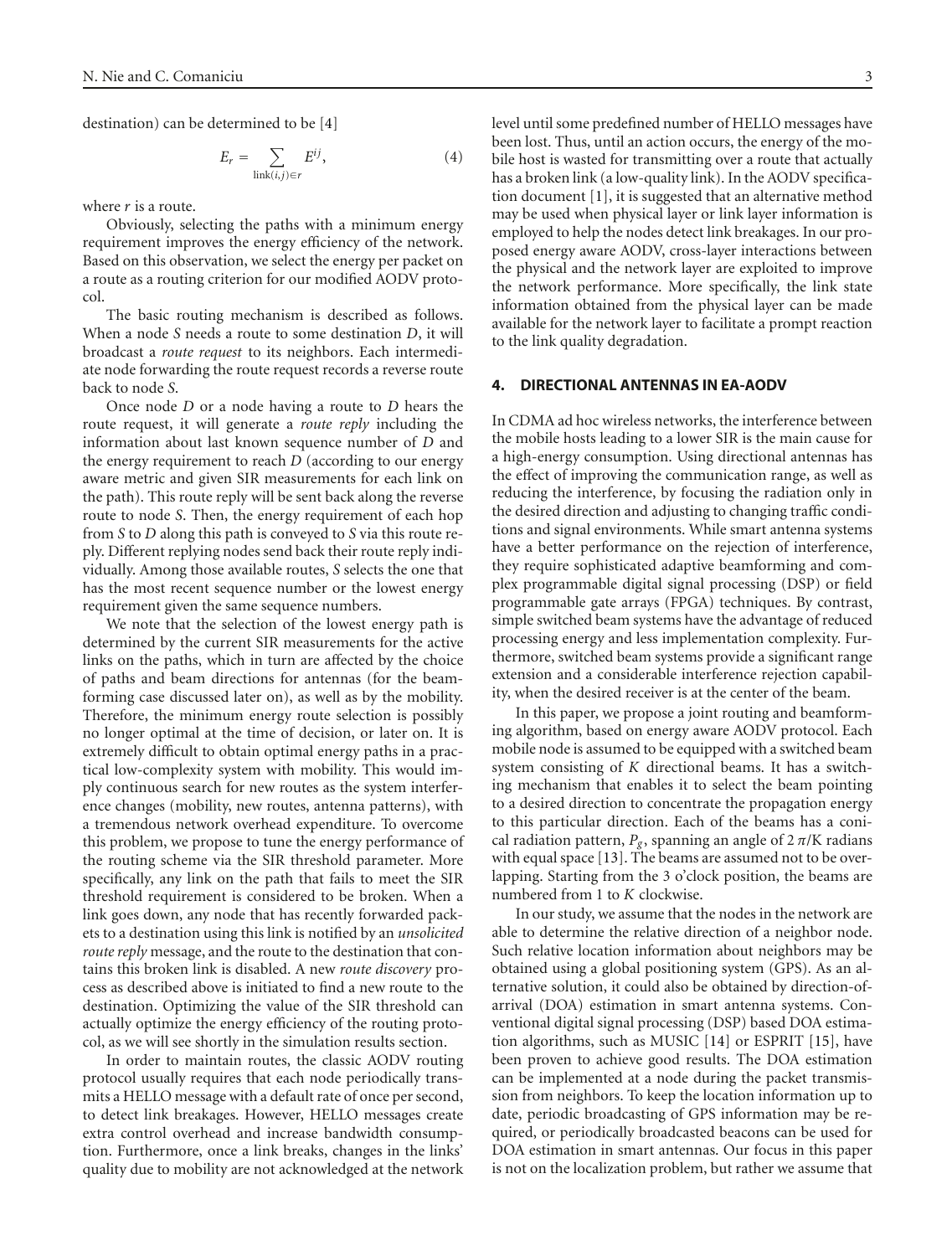reasonably accurate information can be provided to the antenna by a GPS system or a GPS-free self-positioning algorithm, for example [\[16\]](#page-7-16).

In this paper, we employ directional antennas at the transmitter and omnidirectional antennas at the receiver. In directional mode, the radio transmitter uses only the antennas that are active. For data packets transmission, only the beam pointing to the direction of the next hop will be activated. For relaying nodes transmitting multiple flows using the same beam, the transmissions are time-multiplexed. The broadcast control packets are transmitted using all beams simultaneously.

When node *i* wants to transmit a packet to node *j*, node *i* determines the direction of node *j*, Θ*ij*, relative to itself. Let Θ*<sup>n</sup>* denote the direction of the *n*th beam for node *i*, where *n* is the index number of the beams as mentioned above. The index number of the beam that should be selected is the *n* which gives min  $|\Theta_{ij} - \Theta_n|$ ,  $n = 1, ..., K$ .

Using directional antennas and considering a simple free space propagation model with propagation exponent  $n = 2$ , the signal-to-interference ratio over link  $(i, j)$ ,  $\gamma_{ij}$ , can be expressed as

$$
\gamma_{ij} = G \frac{P_i G_{ij}(\Theta_{ij})/d_{ij}^2}{\sum_{k=1, k \neq i}^{N} (P_k G_{kj}(\Theta_{kj})/d_{kj}^2)},
$$
(5)

where *G* is the spreading gain, *N* is the number of nodes in the network,  $P_i$  is the transmission power of node *i*, and  $d_{ij}$  is the distance between node *i* and node *j*.  $G_{ij}(\Theta_{ij})$  represents the antenna gain from *i* to *j*, and depends on Θ*ij*, the relative direction of *j* to *i*. For directional transmitters and omnidirectional receivers, if Θ*ij* is within one of the current active beams in the switched beam system, the antenna is considered having the main lobe gain *gm*, otherwise the antenna is considered having the side lobe gain *gs*. In this paper, we assume the antenna has a main lobe gain of  $g_m = 10$  dBi, and a side lobe gain of  $g_s = -7.4$  dBi. At the receiver, omnidirectional antennas are employed with a gain equal to 1.

The route discovery process is similar to the one discussed in the previous section, with the added complexity that position tracking procedures for next-hop neighbors need to be performed. The added complexity can be greatly reduced by just initiating the position updating procedure (either GPS location update or DOA estimation) only if the achieved SIR degrades below the SIR threshold. Alternatively, periodic feedback information on location increases the links' quality at the expense of increased overhead. This position tracking mechanism can be used as a first correction, in an attempt to improve the link quality with reduced overhead. If the SIR still remains below threshold, a link breakage is signaled to the upper layer, which triggers a new route discovery process. It becomes apparent that the choice of the SIR threshold influences greatly the energy performance of the system.

#### <span id="page-3-0"></span>**5. SIMULATION RESULTS**

To simulate the performance of our proposed routing algorithm, we have built a simulation environment based on an AODV simulator developed for OMNET++ [\[17](#page-7-17)]. We have simulated four different scenarios.

- (I) Traditional AODV with minimum hop routing for CDMA ad hoc mobile networks using omnidirectional antennas.
- (II) Proposed AODV with energy as routing metric for CDMA ad hoc mobile networks using omnidirectional antennas.
- (III) Traditional AODV with minimum hop routing for CDMA ad hoc mobile networks using directional antennas.
- (IV) Proposed AODV with energy as routing metric for CDMA ad hoc mobile networks using directional antennas.

For the numerical results, we have selected  $N = 25$  nodes uniformly distributed over a square area. The nodes move around in a restricted random walk mobility model with an average speed of 2, 5, 7, or 10 meters/s. Most of the plots are obtained for the nodes moving with a speed of 5 meters/s. The source-destination pairs of nodes are randomly chosen and the traffic burst arrival is modeled as a Poisson process with parameter  $\lambda = 1$  burst/s. The burst length is 64 packets and the message packet length is 64 bytes. We have selected a path loss propagation model with propagation exponent 2 and the spreading gain is selected to be  $G = 128$ . The transmission rate at a node *R* is set to be 11 Mbps. All users are allowed to transmit simultaneously at a fixed transmission power of 30 dBm. For simplicity, we assume that GPS location information is available at every node. Also, to reduce the routing overhead, updates for next-hop information (ID and location) are requested only if the SIR of a current link falls below an SIR threshold. Furthermore, to increase the links performance as the nodes move around, we assume that location update information can be piggybacked on acknowledgment packets, such that the direction of the beam can be corrected.

The simulation time per run is  $10<sup>4</sup>$  simulation seconds in OMNET++ simulation environment, and 100 runs are carried out to obtain average performance measures.

The performance metrics that we have considered are the average energy per path consumption, the overhead energy consumption rate, and the end-to-end latency. The average energy per path consumption is determined as the sum of transmission energy consumption per route  $E_r$  for all data packets delivered on the route, normalized by the number of delivered packets.

We also define the overhead energy consumption rate to be the percentage of total transmission energy consumption spent for transmitting control packets to establish and maintain route information. The overhead is determined as

$$
\frac{E_{\text{Ctrl}}}{E_{\text{Ctrl}} + E_{\text{Data}}},\tag{6}
$$

where  $E_{\text{Ctrl}}$  represents the total energy cost for control packets transmitted over the network and  $E_{Data}$  denotes the energy cost for data packets transmission during the simulation time. The routing control packets which are taken into account in determining the overhead energy consumption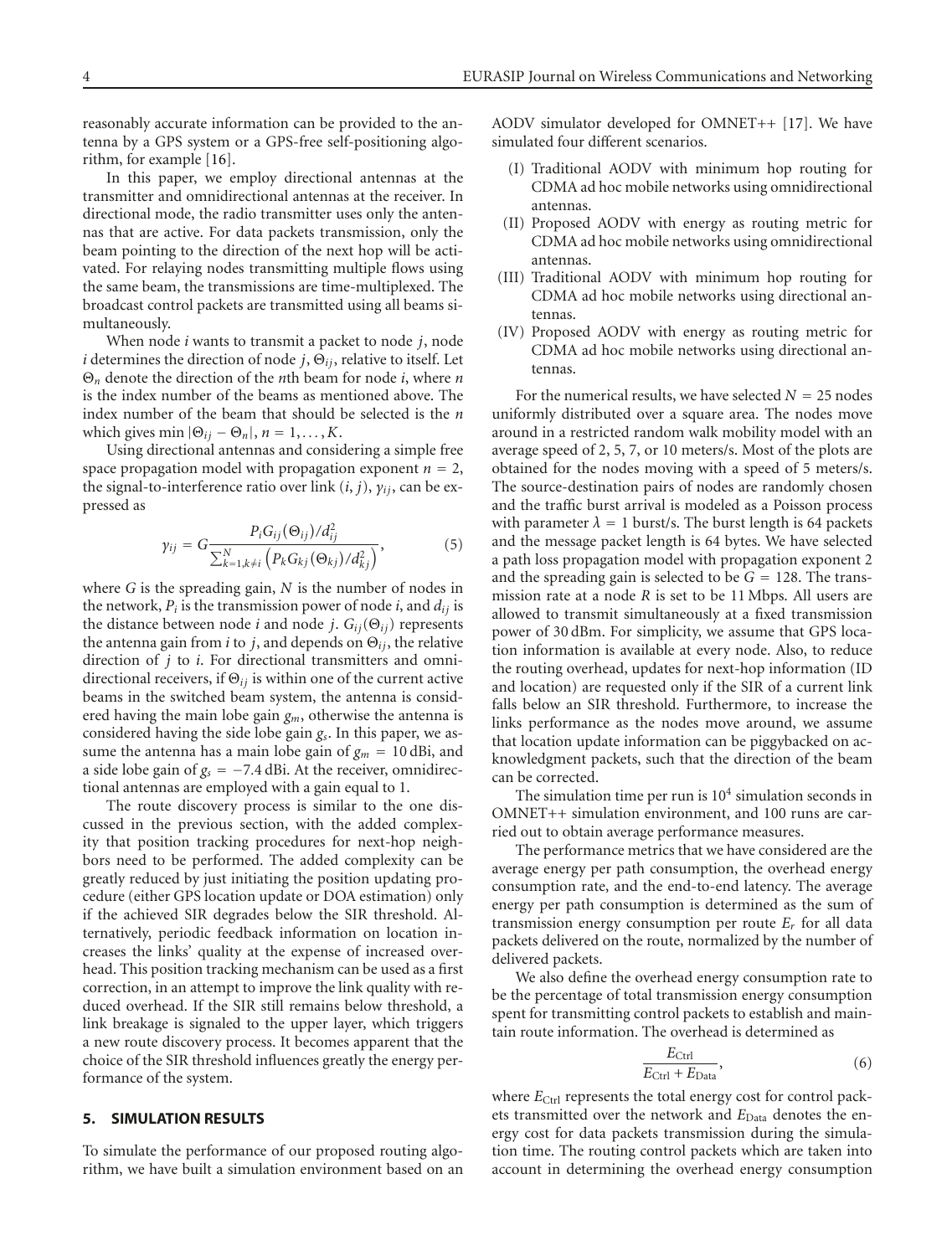

<span id="page-4-0"></span>Figure 1: Energy per packet versus network density, SIR threshold  $\gamma_{ij}$  = 7, average speed is 5 meters/s.

are route request (RREQ), route reply (RREP), route error (RERR), and route reply acknowledgment (RREP ACK), four message types defined by AODV.

The end-to-end latency is considered as the average delay for a data packet to be delivered from its source to its destination across the network. During the simulation, we measure the latency by computing the time difference between the time stamps which are taken when a data packet departs from its source and when it arrives at the destination.

[Figure 1](#page-4-0) illustrates the variation of the average energy consumption with the network density for a correct transmission of a data packet from source to destination. Various network densities are achieved by varying the deployment area. Given a fixed network density (25 nodes distributed in a  $400 \times 400$  m<sup>2</sup> area), the average energy consumption with different SIR threshold values is shown in [Figure 2.](#page-4-1)

From both Figures [1](#page-4-0) and [2,](#page-4-1) we can see that using an energy-related routing metric significantly reduces the energy consumption. The performance can be further improved by enhancing the underlying physical layer using beamforming. The results show that even for the traditional AODV protocol, the benefits of directional antennas are significant. [Figure 1](#page-4-0) illustrates the increase in the energy consumption with the enhanced interference level caused by a higher-density network. [Figure 2](#page-4-1) shows an energy gain with the increase in the SIR threshold. Increasing the SIR threshold results in better links' quality, and consequently reduced retransmissions. On the other hand, higher SIR thresholds imply fewer available links, with a negative impact on the network connectivity, and resulting in an increased overhead for route maintenance.

[Figure 3](#page-4-2) illustrates this phenomenon and shows an optimal SIR target that reduces the energy overhead for various



<span id="page-4-1"></span>Figure 2: Energy per packet versus SIR threshold, width of network area is 400 m, average speed is 5 meters/s.



<span id="page-4-2"></span>Figure 3: Percentage of overhead energy versus SIR threshold, width of network area is 400 m, average speed is 5 meters/s.

scenarios. We can see that an optimal SIR target value that minimizes the overhead energy can be determined: within [\[4,](#page-7-4) [18\]](#page-7-18) range for omni-directional antennas, and within [\[7,](#page-7-7) [15\]](#page-7-15) range for the switched beam scenario. The higher SIR threshold region obtained for the beamforming case is justified by a network connectivity enhancement achieved by using directional antennas. While all the above results were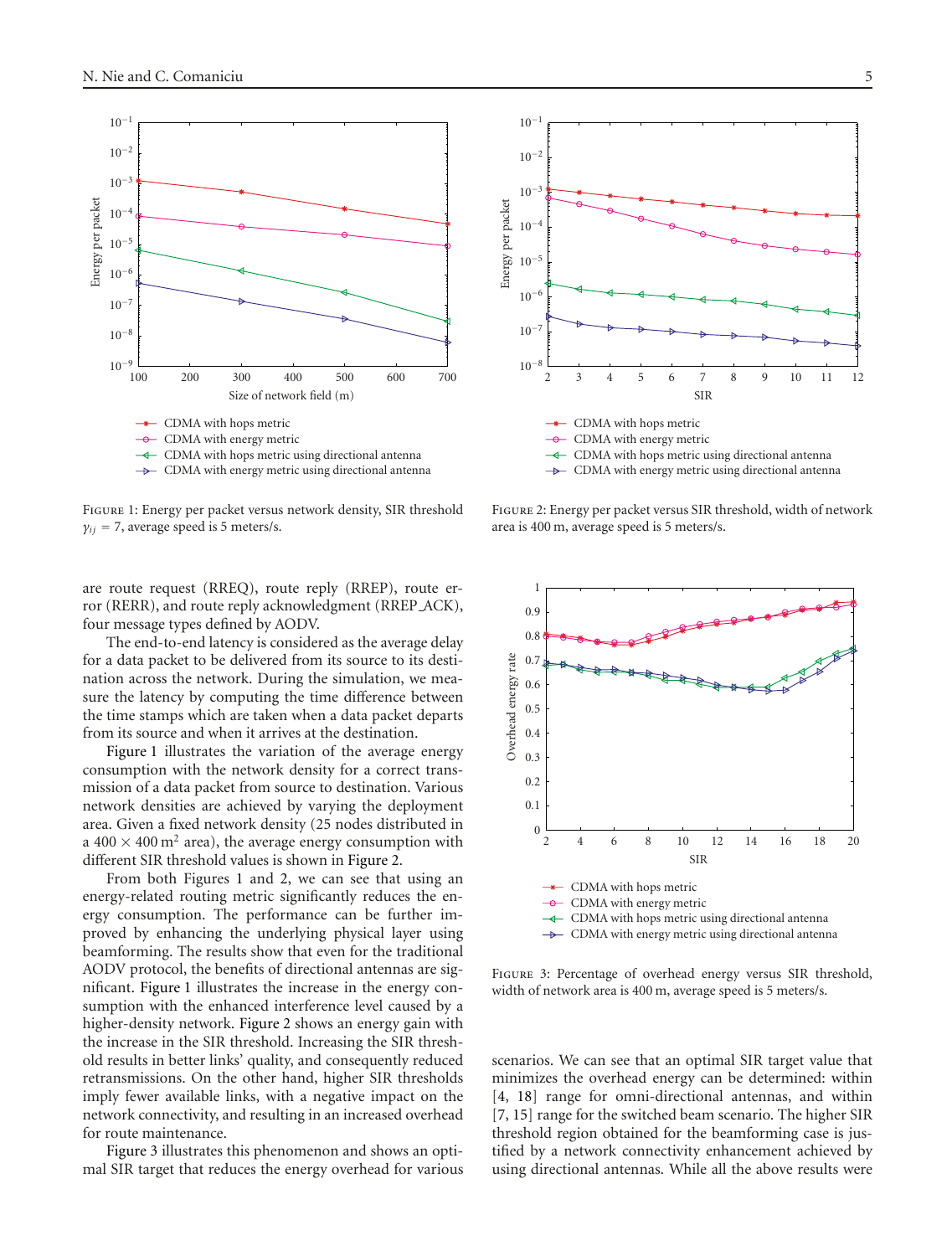

<span id="page-5-0"></span>Figure 4: Percentage of overhead energy versus SIR threshold, width of network area is 400 m, average speed is 2 meters/s.



<span id="page-5-1"></span>Figure 5: Percentage of overhead energy versus SIR threshold, width of network area is 400 m, average speed is 7 meters/s.

obtained for an average speed for nodes of 5 meters/s, we also obtain optimum SIR points that minimize the overhead energy for an average speed of 2, 7, and 10 meters/s, respectively. Figures [4,](#page-5-0) [5,](#page-5-1) and [6](#page-5-2) show that the optimum SIR target decreases as the mobility increases, as faster moving terminals imply a higher overhead for creating new routes, thus reducing the value of the optimum SIR threshold (a lower value will ensure that the links will be available longer).



<span id="page-5-2"></span>Figure 6: Percentage of overhead energy versus SIR threshold, width of network area is 400 m, average speed is 10 meters/s.



<span id="page-5-3"></span>Figure 7: End-to-end latency versus SIR threshold, width of network area is 400 m, average speed is 5 meters/s.

[Figure 7](#page-5-3) shows a tradeoff between the energy savings and the latency. The energy improvement is achieved at the cost of increasing the number of hops, thus resulting in a slight increase in latency. For the first two cases without beamforming, the energy metric routing gives a longer average path length, which explains the higher latency obtained over the entire SIR threshold range. The beamforming antennas again overcome the main disadvantage of operating at high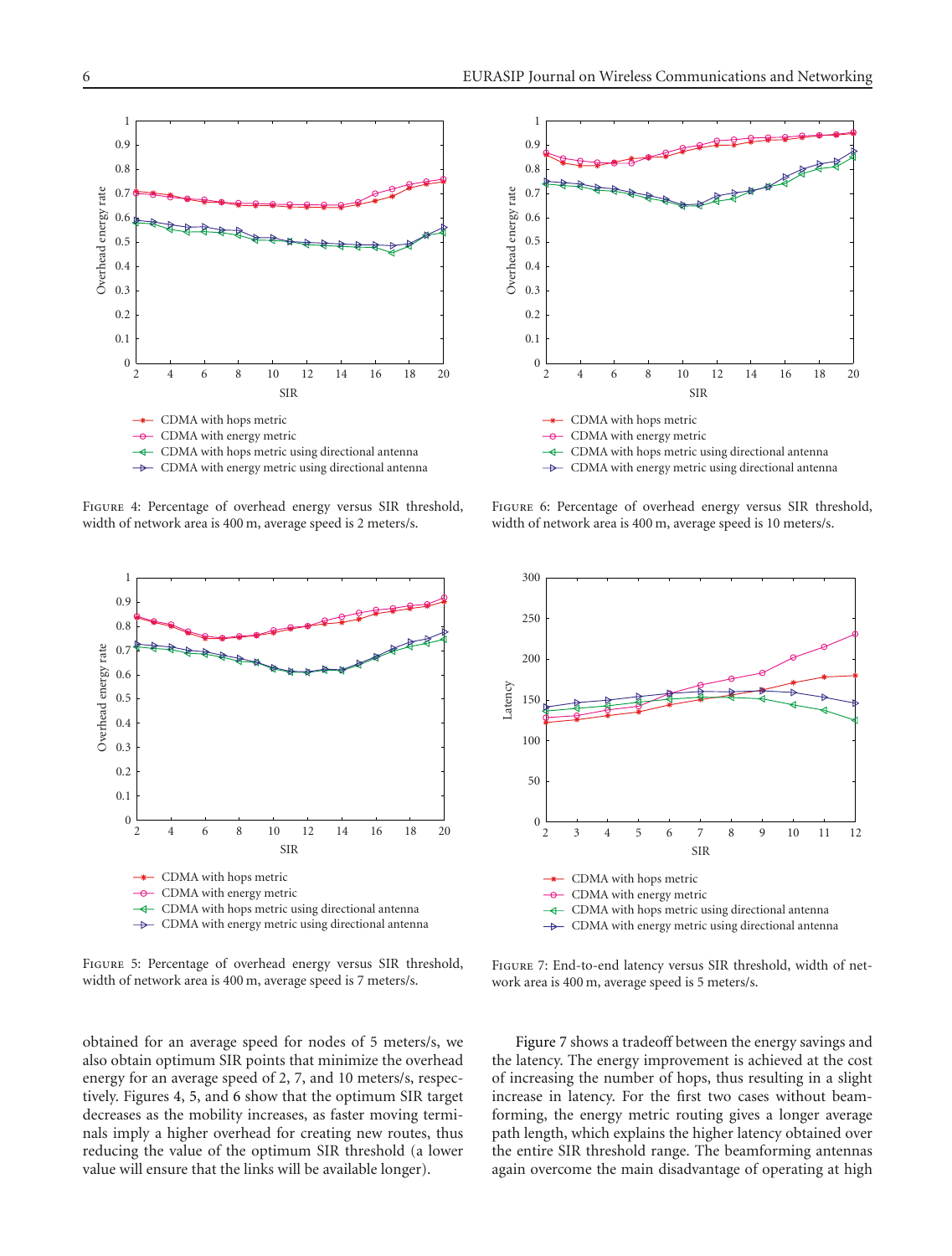

<span id="page-6-2"></span>Figure 8: Cross-layer interactions between network layer and physical layer in EA-AODV.

SIR thresholds, namely low connectivity for the network. The longer transmission range of the directional antennas yields a lower average hop count for the routes, and thus a lower latency. This becomes apparent for the high SIR threshold region (above 8).

On the other hand, as the SIR threshold decreases, the performance is dominated by the retransmissions caused by the lower link quality yielding an increased end-to-end delay. This becomes noticeable when the SIR threshold drops below 6, when the routing favors the low-energy routes at the expense of a higher hop count per route, and higher delays.

According to our simulation results, if the metric considered is the energy consumed for a correct transmission of a packet, the high SIR threshold region is the best choice for all considered scenarios. If we consider the other performance metrics, such as latency and overhead energy, the high SIR region remains a best choice for the beamforming scenarios, while the low SIR region gives better performance for omnidirectional antennas. If all performance metrics are considered, our results show that an optimal SIR threshold can be selected to improve the network performance.

## <span id="page-6-0"></span>**6. EA-AODV: CROSS-LAYER GAINS**

The energy aware AODV protocol proposed in this paper exploits the possibility of taking advantage of useful information exchange between layers to increase the system efficiency. In particular, the overhead and energy gains are obtained by using the link quality information detected from physical layer to trigger a network layer route update. This has a 2-fold advantage.

- (1) It avoids the overhead and time delay associated with the HELLO packets.
	- (a) HELLO packets used continuously to update information on link quality, versus SIR measurements for the link as data packets are transmitted.
	- (b) An immediate notification to the network layer from the physical layer as both of the transmit-

ter node and receiver node detect a link breakage will be more breakage-sensitive than a notification that does not come up until a certain number of network layer HELLO packets are lost.

(2) Allows for energy optimization based on SIR threshold selection.

This is the focus of our simulation results: we have seen from simulation that an optimal SIR threshold can be determined to maximize the energy gains. If the link is below that threshold, a link breakage is signaled.

For the classic AODV approach, the HELLO packets are acknowledged even if received with a lower than the optimal SIR (as long as they can be correctly decoded—no energy consumption optimization is possible) leading to a higher energy overhead expenditure. Figures [3,](#page-4-2) [4,](#page-5-0) [5,](#page-5-1) and [6](#page-5-2) illustrate the gains from using the cross-layer optimization with an optimal SIR threshold (for various mobility speeds) versus using lower than optimal link quality (for the lower SIR target region). We notice a significant gain, especially for the case that uses directional antennas.

We note that the AODV protocol can also be modified to enforce an SIR target for the acknowledgment of the HELLO packets, with similar performance results, but with the additional overhead and delay caused by notification after several lost HELLO packets. The cross-layer interactions in the EA-AODV protocol are summarized in [Figure 8.](#page-6-2)

#### <span id="page-6-1"></span>**7. CONCLUSION**

In this paper, we have proposed an energy aware on-demand routing protocol for CDMA mobile ad hoc networks. The traditional AODV protocol was improved by both introducing an energy-based routing measure, and by enhancing the physical layer performance using directional antennas. Furthermore, we have exploited the cross-layer interactions between the network and the physical layer to provide an alternative solution of link breakage detection in traditional AODV protocol and improve the energy efficiency.

We have studied the performance of the proposed protocol considering metrics such as the average energy per